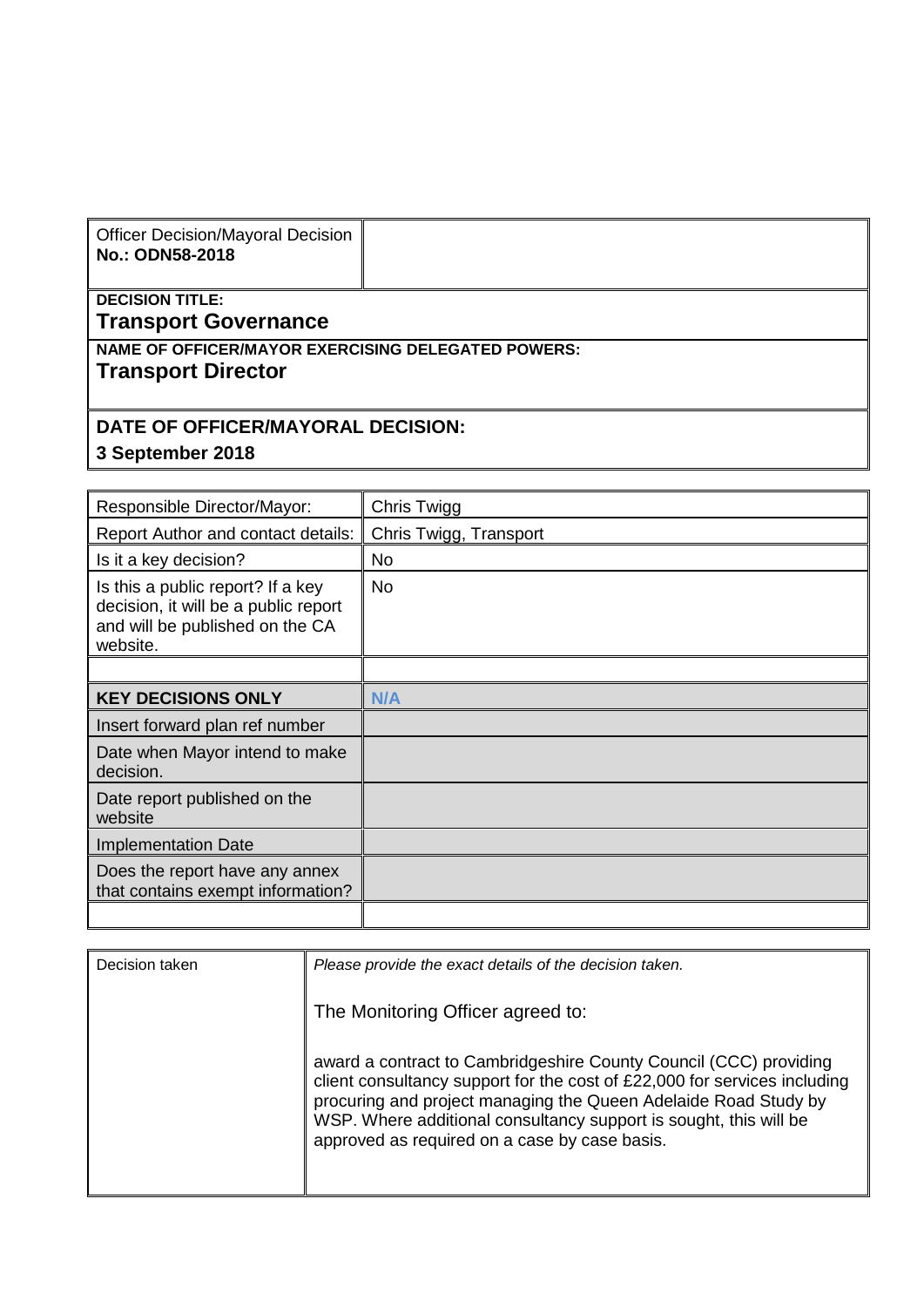| Authorisation (delete as           | This decision has been taken under:                                                                                                                                                                                                                                                                                                                                                                                                                                                                                                                                                                                                                                                                                                                                                                                                                                                                                                                                                                                                                                                                                    |
|------------------------------------|------------------------------------------------------------------------------------------------------------------------------------------------------------------------------------------------------------------------------------------------------------------------------------------------------------------------------------------------------------------------------------------------------------------------------------------------------------------------------------------------------------------------------------------------------------------------------------------------------------------------------------------------------------------------------------------------------------------------------------------------------------------------------------------------------------------------------------------------------------------------------------------------------------------------------------------------------------------------------------------------------------------------------------------------------------------------------------------------------------------------|
| appropriate)                       | General authorisation (those decisions delegated to officers as per the<br>Constitution):                                                                                                                                                                                                                                                                                                                                                                                                                                                                                                                                                                                                                                                                                                                                                                                                                                                                                                                                                                                                                              |
|                                    | 1. Transport Director                                                                                                                                                                                                                                                                                                                                                                                                                                                                                                                                                                                                                                                                                                                                                                                                                                                                                                                                                                                                                                                                                                  |
| Background Information             | Give details of background information Give more information about the<br>proposed decision                                                                                                                                                                                                                                                                                                                                                                                                                                                                                                                                                                                                                                                                                                                                                                                                                                                                                                                                                                                                                            |
|                                    | Due to the large transport programme being delivered within the<br>Combined Authority, there is a need to increase the organisation's in-<br>house capacity and capability. The new organisational structure was<br>approved at the June 2018 Board and the recruitment of Senior<br>Directors is underway.                                                                                                                                                                                                                                                                                                                                                                                                                                                                                                                                                                                                                                                                                                                                                                                                            |
|                                    | As part of this work, Ely Area scheme falls under our remit. The CA<br>have agreed to commission a road study for Queen Adelaide / Ely area<br>to assess the effective and necessary road solution to complement the<br>Ely Area Rail improvements being undertaken by Network Rail (NR).                                                                                                                                                                                                                                                                                                                                                                                                                                                                                                                                                                                                                                                                                                                                                                                                                              |
|                                    | The selection of CCC<br>The CCC have been stakeholders on the project and have been<br>involved in the development of the scheme prior to the initiation of the<br>CA. Therefore, their expertise, knowledge and history of the scheme,<br>along with them being the preferred delivery partner on a number of<br>our schemes, means that they were chosen to continue taking this<br>work forward. In addition to this, as the Highways Authority, it was<br>thought that they are best to help support the development of the road<br>solution alongside WSP. They were also chosen as the best partners<br>to work with NR to ensure an integrated road and rail solution, as they<br>are also stakeholders in the rail solution and these two projects need<br>to closely align. As NR were not willing to deliver the road solution<br>element of the scheme, they were considered to be the best<br>alternative to do so and work closely with them to achieve the desired<br>solution for the best social, economic and environmental outcomes for<br>the area and wider region.<br><b>Value for Money Test</b> |
|                                    | CCC have provided a detailed breakdown cost of their charges for the<br>work for an 18 month period whilst the road study is being<br>undertaken.                                                                                                                                                                                                                                                                                                                                                                                                                                                                                                                                                                                                                                                                                                                                                                                                                                                                                                                                                                      |
| Alternative options<br>considered. | List alternative options considered and rejected and the reasons for rejection.<br>Do not leave this section blank or put 'None'. There is always an alternative<br>even if it is to do nothing.                                                                                                                                                                                                                                                                                                                                                                                                                                                                                                                                                                                                                                                                                                                                                                                                                                                                                                                       |
|                                    | Do nothing. This was rejected as it would directly affect the                                                                                                                                                                                                                                                                                                                                                                                                                                                                                                                                                                                                                                                                                                                                                                                                                                                                                                                                                                                                                                                          |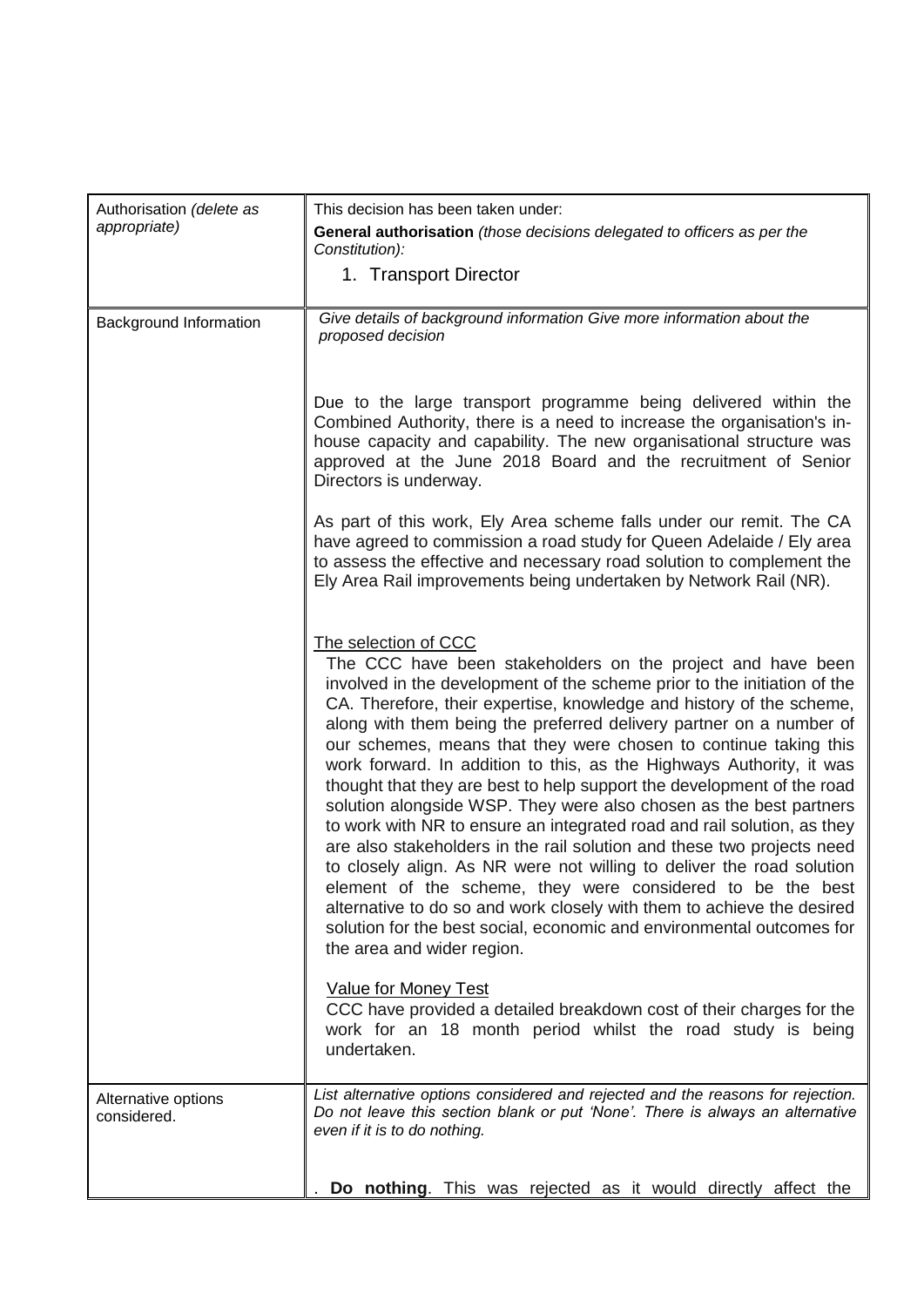|                                                                                         | Combined Authority's ability to deliver its transport aspirations.                                                                                                                                                                                                                                                                                                                                                                                         |  |  |
|-----------------------------------------------------------------------------------------|------------------------------------------------------------------------------------------------------------------------------------------------------------------------------------------------------------------------------------------------------------------------------------------------------------------------------------------------------------------------------------------------------------------------------------------------------------|--|--|
|                                                                                         | Seek quotations. This was rejected due to the urgency to progress<br>the work.                                                                                                                                                                                                                                                                                                                                                                             |  |  |
|                                                                                         | Use alternative organisations. Multiple posts are being recruited and<br>other organisations are being considered for these posts. At present,<br>no service level agreements have been in place to use alternative<br>delivery partners such as PCC. This was identified as not suitable in<br>this case due to the requirement for local knowledge and awareness of<br>the previous history of the scheme.                                               |  |  |
|                                                                                         | <b>Use</b><br>recruitment<br><b>agencies.</b> Secondments<br>from<br>established<br>engineering/programme management consultancies offered greater<br>flexibility and agreements can be extended to ad-hoc support. This<br>provides the Combined Authority with much greater flexibility. However,<br>this was identified as not suitable in this case due to the requirement for<br>local knowledge and awareness of the previous history of the scheme. |  |  |
| <b>Financial Implications</b>                                                           | Please include the total costs and how the project will be funded. Please<br>include budget codes for your directorate                                                                                                                                                                                                                                                                                                                                     |  |  |
|                                                                                         | £22,000                                                                                                                                                                                                                                                                                                                                                                                                                                                    |  |  |
| Consultation                                                                            | List any relevant consultation undertaken in relation to the decision.<br>For example portfolio holders, other Chief Officers.                                                                                                                                                                                                                                                                                                                             |  |  |
|                                                                                         | The following have been consulted:<br>Chris Twigg, Interim Transport Director<br>$\bullet$<br>Noel O'Neill, Finance<br>$\bullet$<br>Kim Sawyer; Monitoring Officer<br><b>CPCA Section 151 Officers</b>                                                                                                                                                                                                                                                     |  |  |
| Declarations / Conflicts of                                                             | List the names of any member who has been consulted on and declared an                                                                                                                                                                                                                                                                                                                                                                                     |  |  |
| Interests (only if the decision<br>falls under the 'Express<br>Authorisation' category) | interest in relation to the decision.<br>None                                                                                                                                                                                                                                                                                                                                                                                                              |  |  |
| Supporting documentation                                                                | List any supporting documentation available in relation to this decision (all of<br>this information must be retained for public inspection for a period of at least 4<br>years – there is no provision for the release of exempt/confidential information).                                                                                                                                                                                               |  |  |